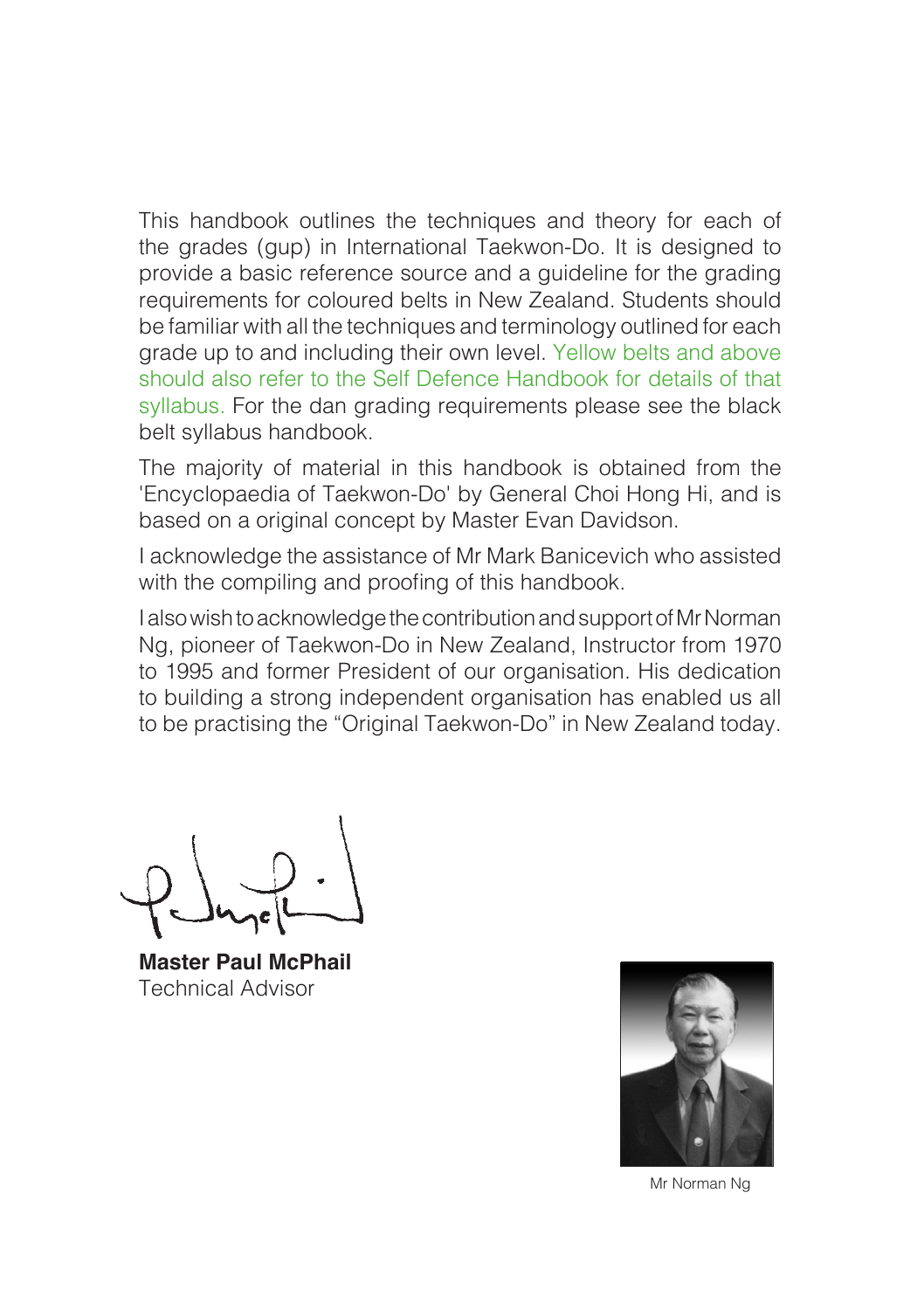# **White belt (10th qup)** for promotion to 9th qup

- 
- **1. Stances:** a. Attention stance *(charyot sogi)*, bow *(kyong ye)*
	- b. Parallel stance *(narani sogi)*, parallel ready stance *(narani junbi sogi)*
	- c. Walking stance *(gunnun sogi)*, walking ready stance *(gunnun junbi sogi)*
	- d. Single stepping forward *(nagagi)* and backward *(duruogi)*

## **2. Defensive techniques:**

- a. Forearm low block *(palmok najunde makgi)*
- b. Knifehand low block *(sonkal najunde makgi)*
- c. Inner forearm side block *(an palmok yop makgi)*
- d. Front rising kick *(apcha olligi)*

#### **3. Offensive techniques**:

- a. Forefist high/middle/low front punch *(ap joomuk nopunde/kaunde/najunde ap jirugi)*
- b. Front snap kick *(apcha busigi)*

### **4. Fundamental exercises:**

- a. Four direction punch *(saju jirugi)*
- b. Four direction block *(saju makgi)*

# **5. Theory:** a. Taekwon-Do terminology:

| Training area $-$ do jang Training uniform $-$ do bok |                        |                     |
|-------------------------------------------------------|------------------------|---------------------|
| High – <i>nopunde</i>                                 | Middle – <i>kaunde</i> | Low – najunde       |
| Punch – <i>jirugi</i>                                 | Block <i>– makgi</i>   | Kick – <i>chagi</i> |

- b. Founder of Taekwon-Do: General Choi Hong Hi (1918 2002)
- c. Meaning of the white belt

White signifies innocence, as that of a beginning student who has no previous knowledge of Taekwon-Do.

d. Tenets of Taekwon-Do:

Courtesy, Integrity, Perseverance, Self Control, Indomitable Spirit

e. Student Oath:

 I shall observe the tenets of Taekwon-Do I shall respect the instructor and seniors I shall never misuse Taekwon-Do I shall be a champion of freedom and justice I shall build a more peaceful world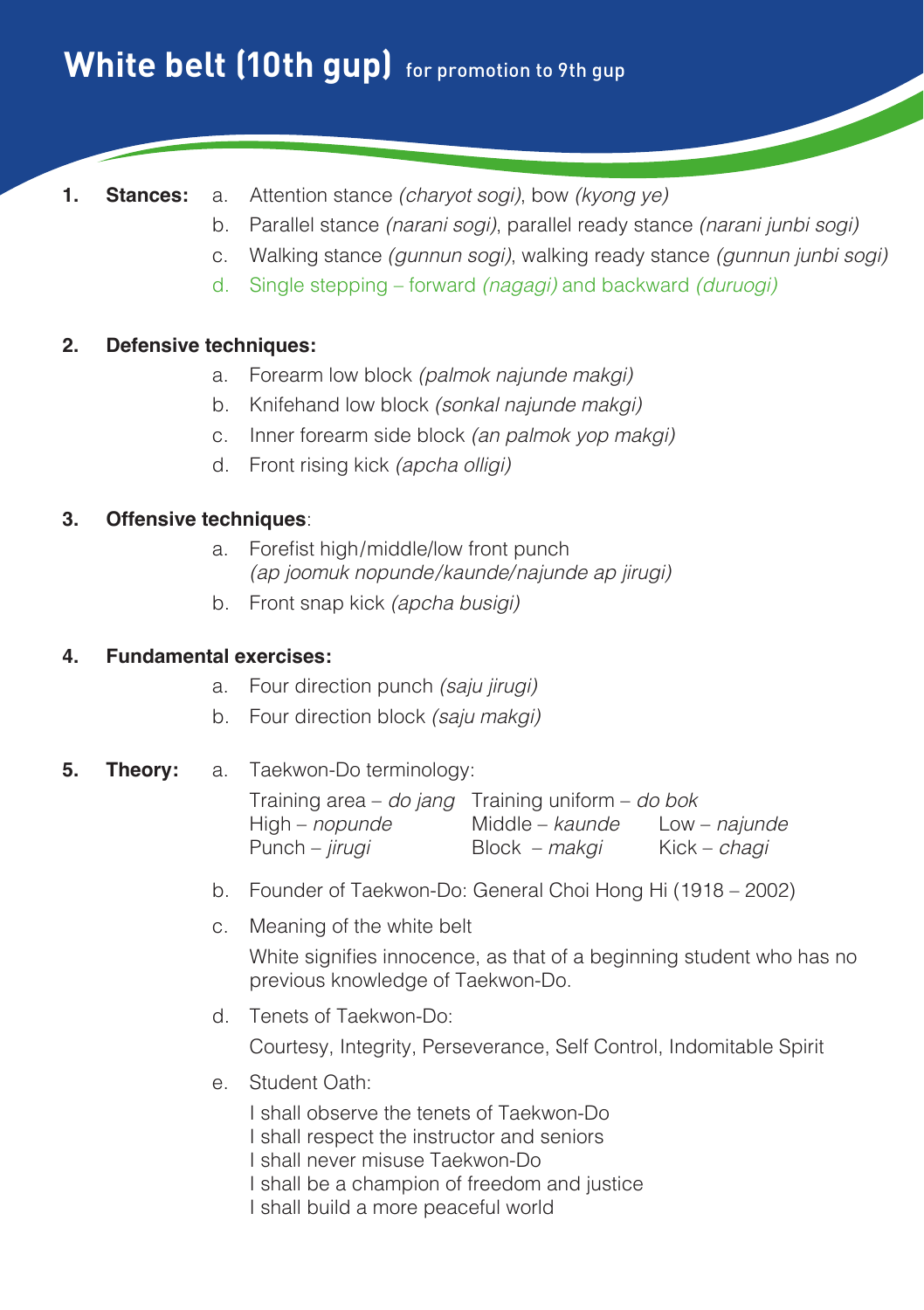## **1. Defensive techniques:**

- a. Outer forearm side block *(pakat palmok yop makgi)*
- b. Outer forearm wedging block *(pakat palmok hechyo makgi)*
- c. Outer forearm inward block *(pakat palmok anuro makgi)*

## **2. Offensive techniques:**

- a. Reverse punch *(bandae jirugi)*
- b. Straight fingertip thrust *(sun sonkut tulgi)*
- c. Backfist side strike *(dung joomuk yop taerigi)*
- d. Back piercing kick *(dwitcha jirugi)*



- **3. Pattern:** Do-San Tul 24 movements
- **4. Sparring:** a. Three step sparring *(sambo matsogi)*
	- i) One way, with companion, foot techniques
	- ii) Two way, alone and with companion

 Compulsory techniques (one way): Front snap kick, turning kick, side piercing kick

- [A] L-stance reverse punch [D] L-stance inner forearm block
- [C] Side front snap kick (front foot)
- [A] L-stance reverse punch [D] L-stance knifehand guarding block
- [C] Dodge and turning kick (rear foot)
- [A] L-stance knifehand strike [D] L-stance forearm inward block
- [C] Side piercing kick (front foot)
- **5. Self-defence:** Defence against grabs to the wrists (Refer self-defence handbook)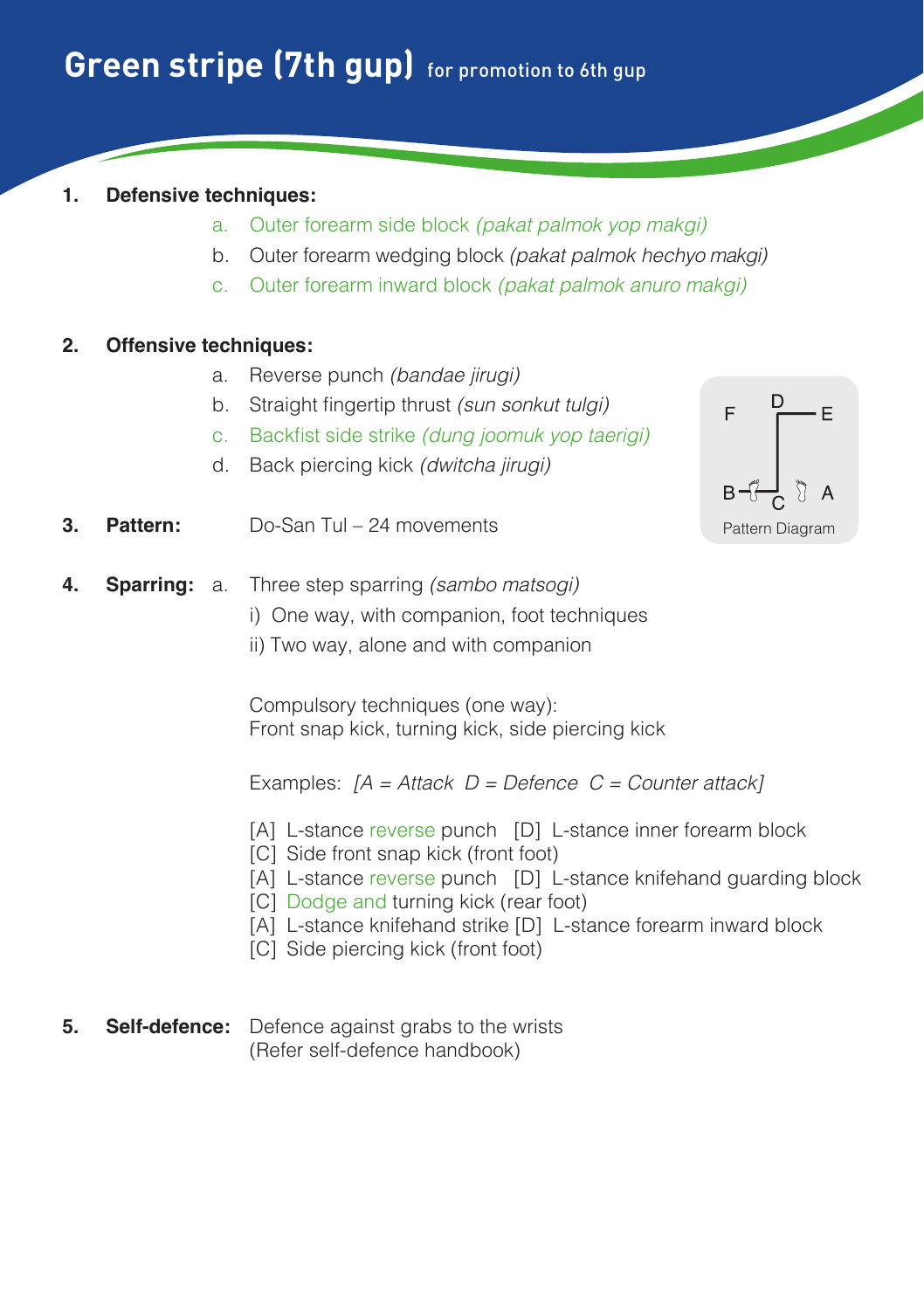# **Green belt (6th qup)** for promotion to 5th qup

- 
- **1. Stances:** a. Bending stance *(guburyo sogi)*, bending ready stance A *(guburyo junbi sogi A)*
	- b. Fixed stance *(gojung sogi),* fixed ready stance *(gojung junbi sogi)*
	- c. Close stance *(moa sogi),* close ready stance A *(moa junbi sogi A)*

#### **2. Defensive techniques:**

- a. Inner forearm circular block *(an palmok dollimyo makgi)*
- b. Palm downward block *(sonbadak naeryo makgi)*
- c. Crescent kick *(bandal chagi)*

#### **3. Offensive techniques:**

- a. Fixed stance obverse punch *(gojung so baro jirugi)*
- b. Knifehand inward strike *(sonkal anuro taerigi)*
- c. Downward kick *(naeryo chagi)*
- d. Pick shape kick *(gokaeng-i chagi)*
- e. Reverse turning kick *(bandae dollyo chagi)*
- f. Reverse hooking kick *(bandae dollyo gorochagi)*



- **4. Pattern:** Won-Hyo Tul 28 movements
- **5. Sparring:** a. Two step sparring *(ibo matsogi)* foot and hand techniques

 Compulsory techniques: Crescent kick, side turning kick, reverse turning kick

- [A] W-stance middle punch, low front snap kick
- [D] W-stance inner forearm block, W-stance knifehand low block
- [C] Middle reverse punch
- [A] Side piercing kick, step forward L-stance reverse punch
- [D] L-stance palm downward block, knifehand guarding block
- [C] Side piercing kick (front foot)
- [A] L-stance knifehand side strike, side turning kick
- [D] Crescent kick, dodge to L-stance forearm guarding block
- [C] Reverse turning kick
- b. Free sparring *(jayu matsogi)*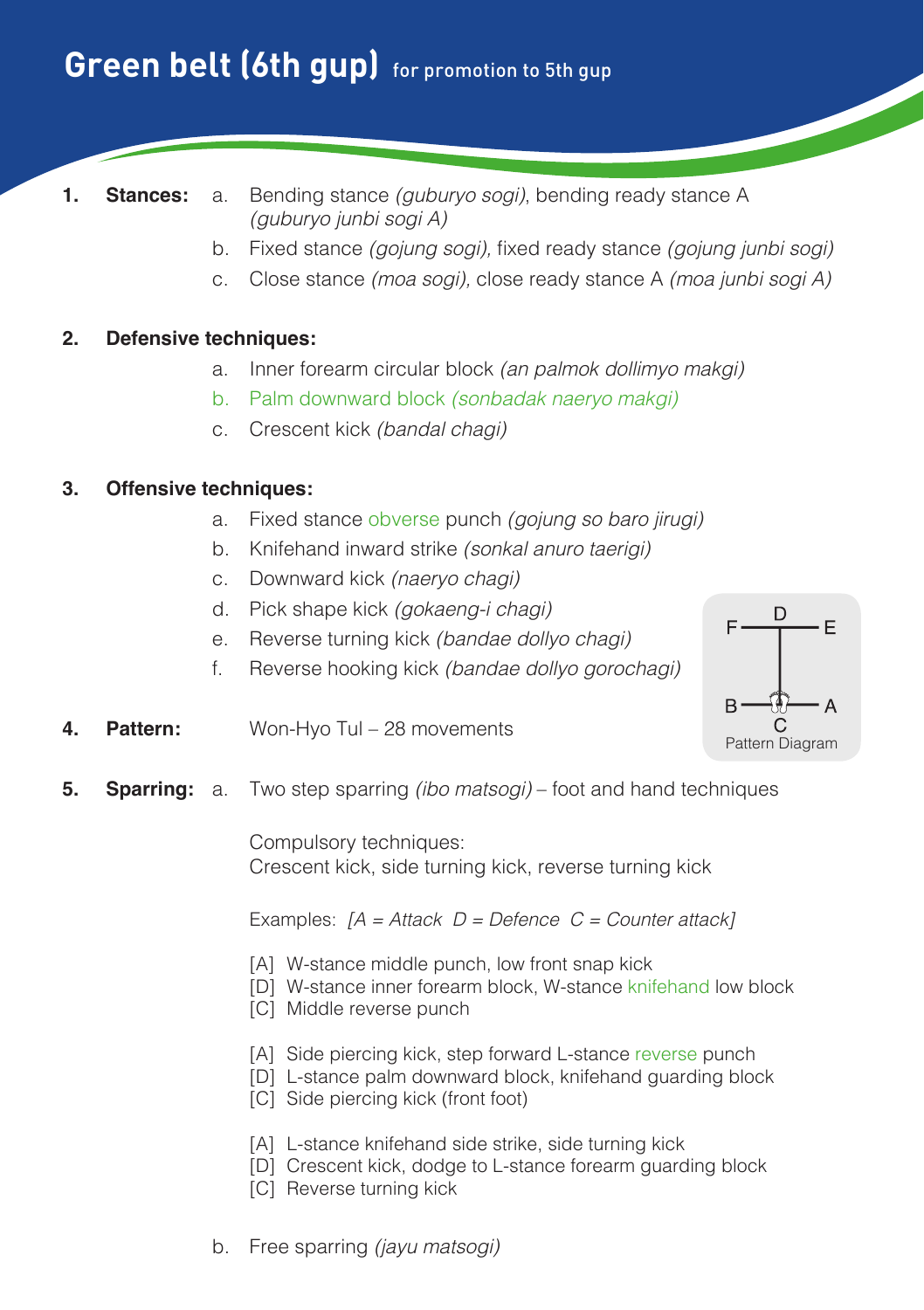**6. Self-defence:** Defence against grabs from the front (Refer self-defence handbook)

## **7. Theory:** a. Taekwon-Do terminology:

 Forearm rising block *– palmok chookyo makgi* Forearm guarding block *– palmok daebi makgi* Knifehand guarding block *– sonkal daebi makgi* Outer forearm wedging block *– pakat palmok hechyo makgi* Twin forearm block *– sang palmok makgi* Inner forearm circular block *– an palmok dollimyo makgi*

b. Meaning of Won-Hyo

Won-Hyo was the noted monk who introduced Buddhism to the Silla Dynasty in the year of 686 A.D.

- c. Meaning of the green belt Green signifies the plant's growth as the Taekwon-Do skill begins to develop.
- d. Rules of conduct: Dress for training
	- 1. On arrival check your do bok and remove all accessories e.g.hats, headbands, rings (other than wedding bands that don't have raised stones) necklaces, watches, earrings and anything else thats dangerous. Religious items and cultural clothing that are non-removable must be covered and taped in a manner that keeps both the wearer and others safe.
	- 2. Do bok must always be clean, ironed and worn correctly. They should be in good repair. Students may wear a white singlet or T-shirt under their do bok top with the permission of their instructor. The do bok must also be of a good fit, hemmed appropriately and of a crisp white.
	- 3. Belts shall be worn by those qualified for them, wrapped around the waist once and tied in the correct manner. Care should be taken to ensure the colour of the belt is representative of the grade; some dyed belts often do not give a true colour.
	- 4. Black belt holders shall wear an official black belt and have 3-4cm wide black trimming around the bottom of the jacket. International Instructors have the addition of a vertical black stripe three centimetres wide on the outside of each sleeve of the do bok top and both of the pant-legs.
	- 5. The do bok top should have the ITF badge on the front left chest and the International Taekwon-Do badge on the right. A small school badge may be attached to the right sleeve for individual school identity. The ITF Tree logo should be on the rear of the do bok top.
	- 6. Do bok obtained at international events from overseas competitors maybe worn at school level, if permission is granted by the instructor however they may not be worn at any official event.
	- 7. If the do bok needs to be tidied up, students must turn to the left, away from the instructor to adjust.
	- 8. The do bok should not be worn outside the do jang unless travelling directly to or from training or on special occasions as specified by the instructor.
	- 9. Members who have participated in an authorised event of the Foundation shall be allowed to wear any specialised do bok worn for that event, for example members who wear the New Zealand Team do bok.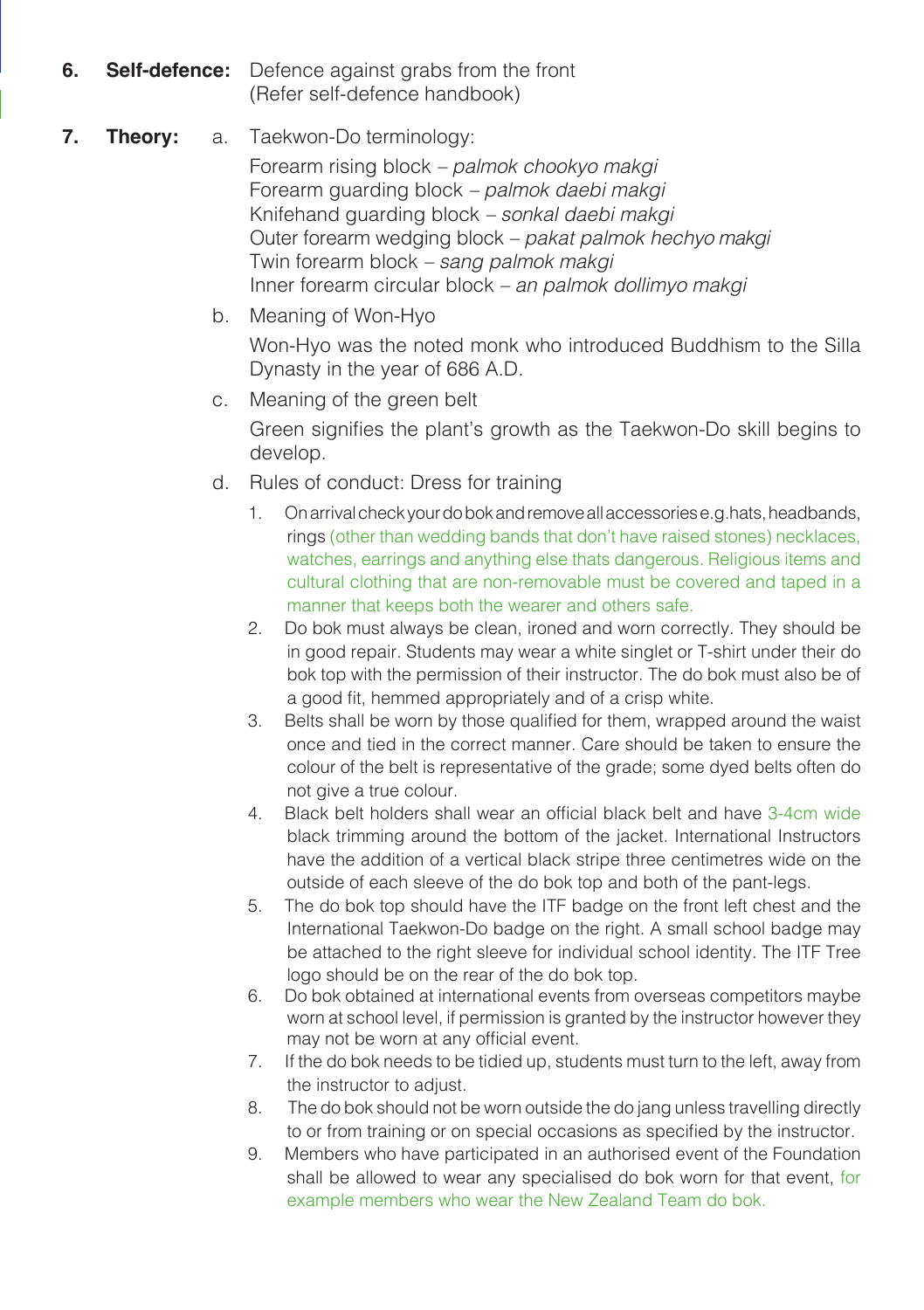**1. Stances:** a. X-stance *(kyocha sogi),* x-ready stance *(kyocha junbi sogi)* b. Jumping *(twigi)*

#### **2. Defensive techniques:**

- a. Twin knifehand block *(sang sonkal makgi)*
- b. Double forearm block *(doo palmok makgi)*
- c. Palm hooking block *(sonbadak golcho makgi)*
- d. Hooking kick *(golcho chagi)*

#### **3. Offensive techniques:**

- a. Front elbow strike *(ap palkup taerigi)*
- b. Back snap kick *(dwitcha busigi)*
- c. Side pushing kick *(yopcha milgi)*
- d. Vertical kick *(sewo chagi)* – inward *(anuro)* and outward *(bakuro)*
- e. Twisting kick *(bituro chagi)*



- **4. Pattern:** Yul-Gok Tul 38 movements
- **5. Sparring:** a. Two step sparring *(ibo matsogi)* foot and hand techniques

 Compulsory techniques: Hooking kick, reverse hooking kick, twisting kick

- [A] W-stance middle punch, low front snap kick
- [D] W-stance inner forearm block, W-stance knifehand low block
- [C] W-stance front elbow strike
- [A] Side piercing kick, step forward L-stance reverse punch
- [D] L-stance palm downward block, dodge to forearm guarding block
- [C] Reverse hooking kick (front foot)
- [A] L-stance knifehand side strike, side turning kick
- [D] Right hooking kick, L-stance outer forearm inward block
- [C] Step, twisting kick
- b. Free sparring *(jayu matsogi)*
- **6. Self-defence:** Defence against grabs from the front (Refer self-defence handbook)